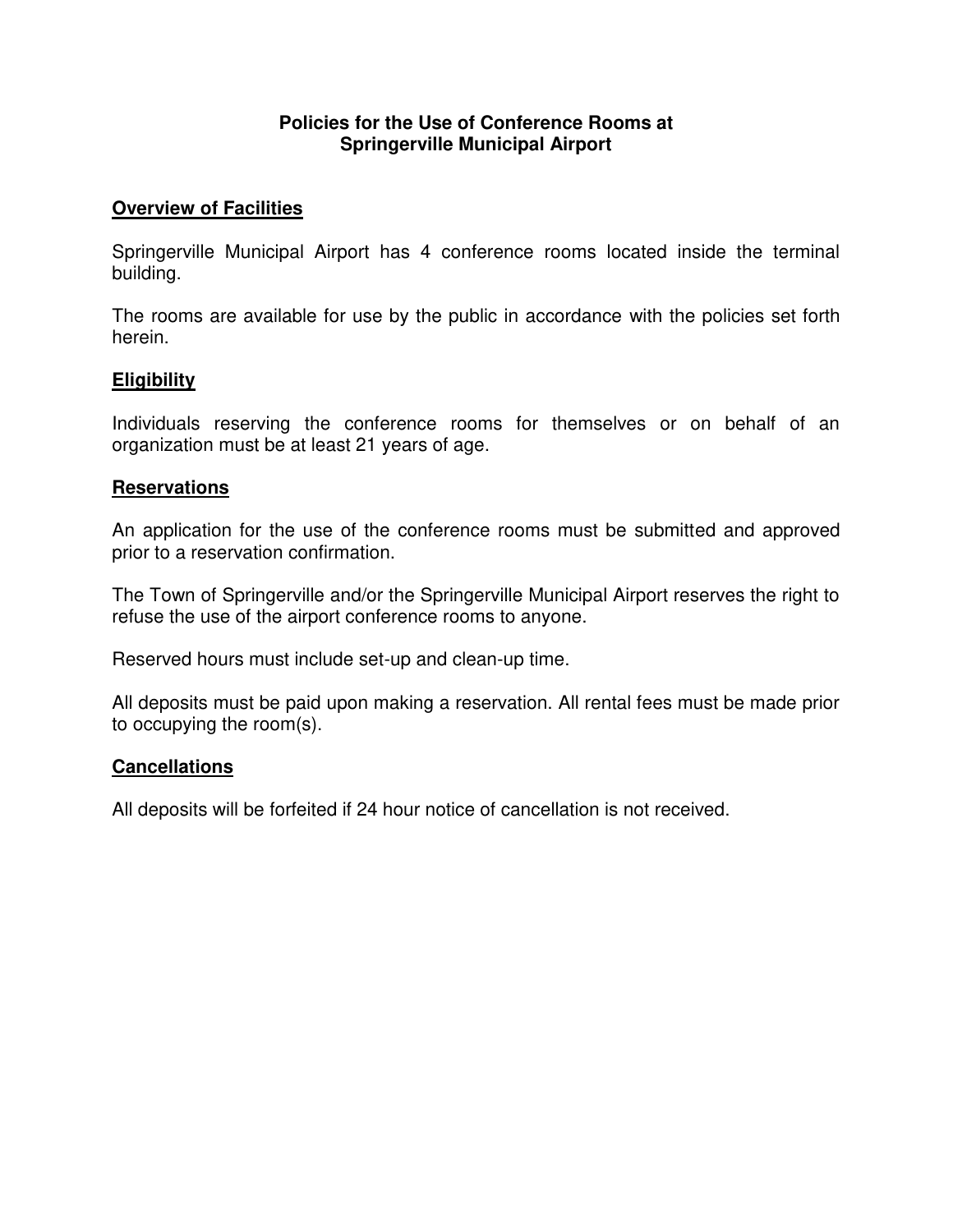# **Room Availability**

Listed below are the rooms available for use, the dimensions and occupancy of each room and the fees associated.

| <b>Room</b>                                  | <b>Square</b><br><b>Feet</b> | <b>Capacity</b>             | Rate         |
|----------------------------------------------|------------------------------|-----------------------------|--------------|
| 107 Conference                               | 315                          | 12                          | \$20/hour    |
| 108 Multi-Purpose Community Room (Dividable) | 720                          | 60 Seated<br>75<br>Standing | \$75/4 hours |
| 108A                                         | 450                          | 40 Seated<br>50<br>Standing | \$50/4 hours |
| 108B                                         | 270                          | 20 Seated<br>25<br>Standing | \$50/4 hours |
| 203 Conference                               | 210                          | 10                          | \$25/hour    |

All rooms are available daily between 8:00 am and 4:00 pm. Afterhours access requires a pre-paid fee of \$60. A \$40 cleaning deposit is required to reserve a room. Any use of alcohol will require an additional deposit of \$150. Refundable deposits will be refunded within 30 days after a damage and/or cleaning assessment has been made.

# **Responsibilities of Approved Applicants**

It is the responsibility of an approved applicant to understand, abide by and convey to all participants the policies of this document. Misuse of the facilities and/or breach of the contract could result in the immediate cancellation of the event. Fees, fines and/or permanent prohibition from use of the rooms could result.

In addition, the responsible party must ensure that the following conditions are met:

- Pre- and post-event inspections of the room(s) will be scheduled by Airport staff. The post-event inspection will take place no later than one business day after the event.
- The applicant assumes responsibility for understanding all policies of the contract.
- All individuals associated with the event must vacate the room(s) and building by the designated ending time.
- For events scheduled during regular business hours, activities cannot inhibit regular airport business.
- The security of participants' vehicles and personal belongings are the sole responsibility of the participants.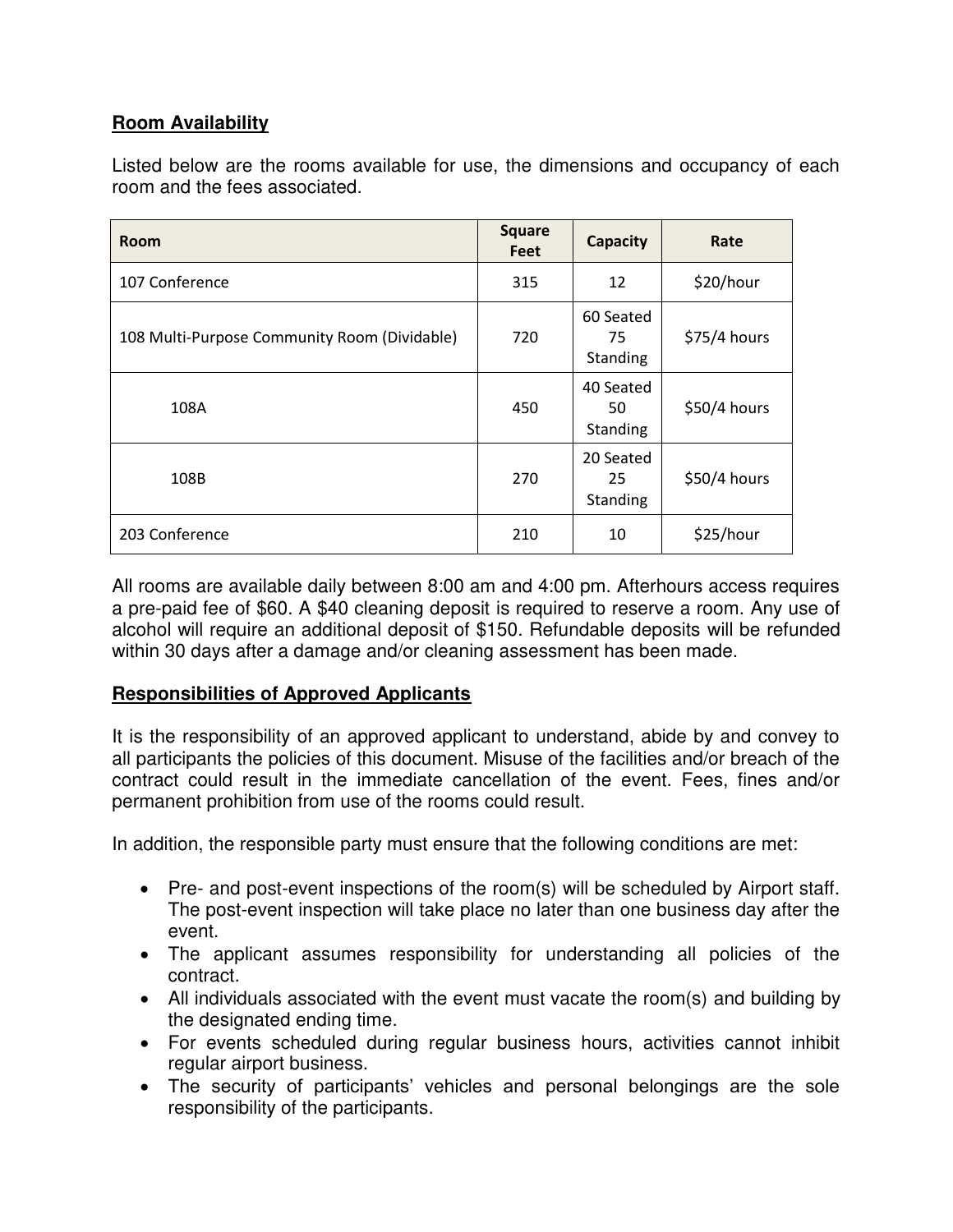- This is a NON-SMOKING, public facility. Arizona statutes require any smoking take place outside at least 20 feet from any entrance.
- Users are responsible for the removal from the premises of all trash, food and decorations.

## **Fees and Insurance**

The following fees and insurance requirements shall apply to all uses of the airport conference rooms:

- \$50 key deposit, if key is issued.
- Users may be required to provide an insurance certificate showing the Town of Springerville as an additional insured with \$1,000,000 in liability coverage.
- Users shall indemnify and hold harmless the Town of Springerville and Springerville Municipal Airport from any and all liability that may arise from the use of the facilities for the scheduled event, including any and all actions, claims for personal injury or death and property damage including costs and expenses of defense of such action.
- Users will be billed for professional cleaning or repairs if there is damage or the building is found in less than satisfactory condition, and the cost to clean or repair is more than the cleaning deposit.
- Events involving the use of alcoholic beverages require an additional \$150 deposit for cleaning and/or damages.
- Any refundable deposits will be returned to the user within 30 days after the final inspection if any issued keys have been returned and there is no damage to the facility.

# **Care and Use of Facilities**

## **Setup**

- Tables and chairs will be set up as directed. A per chair/table fee may be charged.
- Any other setup, loading or unloading is the sole responsibility of the user.
- Tape, nails, staples, thumbtacks or any other device that may cause damage are not allowed on any of the walls.
- Decorations must be pre-approved by Town or Airport management, and must be completely removed from the premises at the end of the event.
- A large, flat screen television is available upon request in your application.
- An easel with dry-erase board is available upon request in your application.
- A commercial coffee maker is available upon request in your application.
- The Airport does not provide printing, copying, flip charts, paper, coffee, condiments or eating utensils.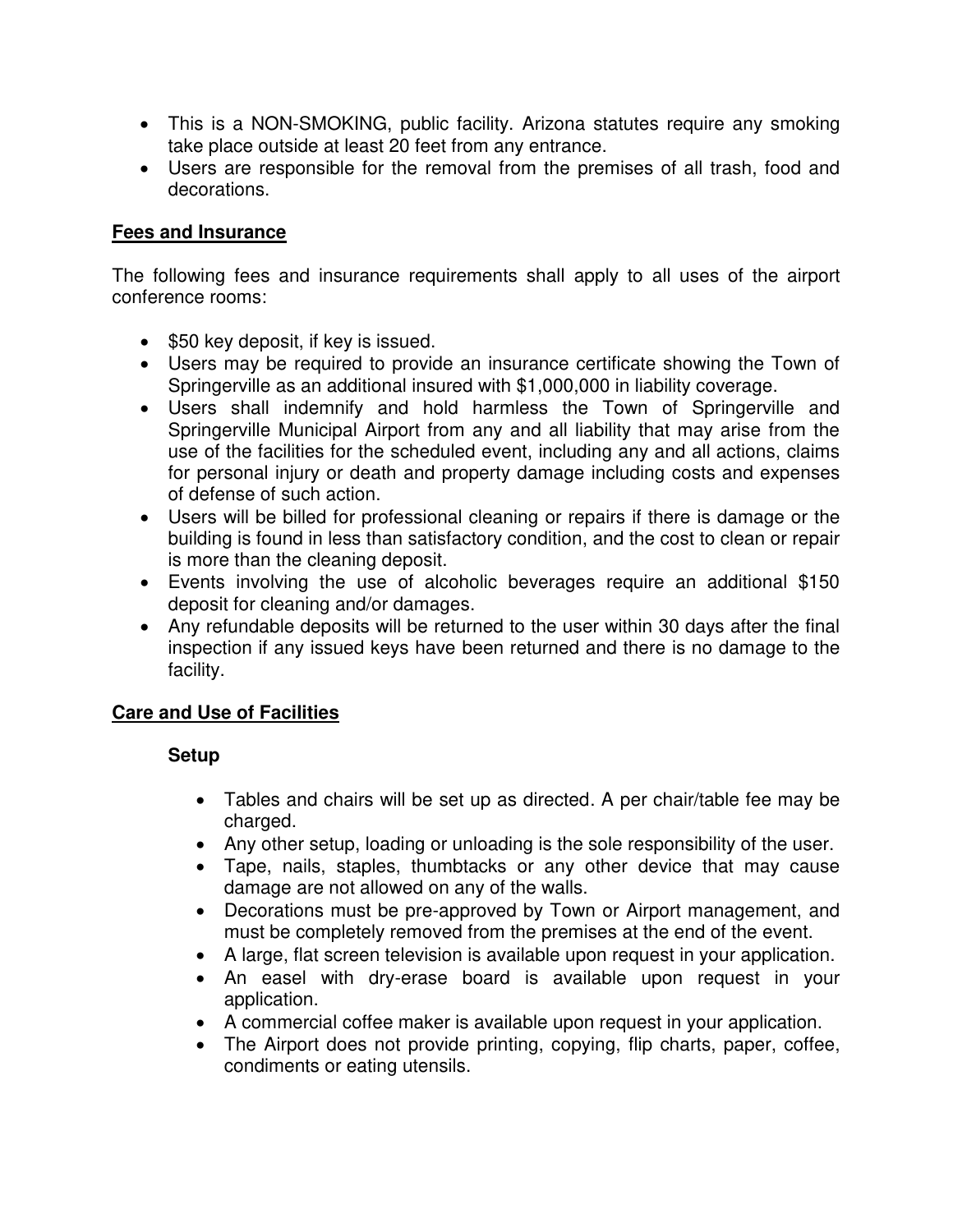# **Conduct**

- Users will be admitted to and must vacate the facility at the times specified in the application.
- The activity and noise must not interfere with regular airport business.
- Children must be supervised at all times.
- Participants and attendees are not allowed past the white vinyl fence on the airside of the terminal building AT ANY TIME.
- Disorderly conduct or vandalism will result in immediate expulsion or arrest, and forfeiture of any deposits.
- If law enforcement assistance is required, the event will be closed immediately and any deposits will be forfeited.
- Town or Airport staff may attend or observe any event at any time to ensure compliance with the terms of this document.

# **Cleanup**

- Neatly stack all tables and chairs in the center of the room, away from walls.
- Remove all trash, personal effects, food and decorations from the premises.
- Wipe counters and cabinets as used.
- Clean coffee maker if provided.
- Sweep and mop floors.

# **Check-Out**

At the conclusion of the event, staff will:

- Conduct an inspection of the conference room(s), restrooms, foyer and grounds.
- Assess charges for any special cleaning requirements or damages resulting from the use of the facilities.
- Refund deposit or issue an invoice for additional charges due. Deposits will be returned within 30 days after the conclusion of the event. Additional charges are due immediately upon receipt of the invoice.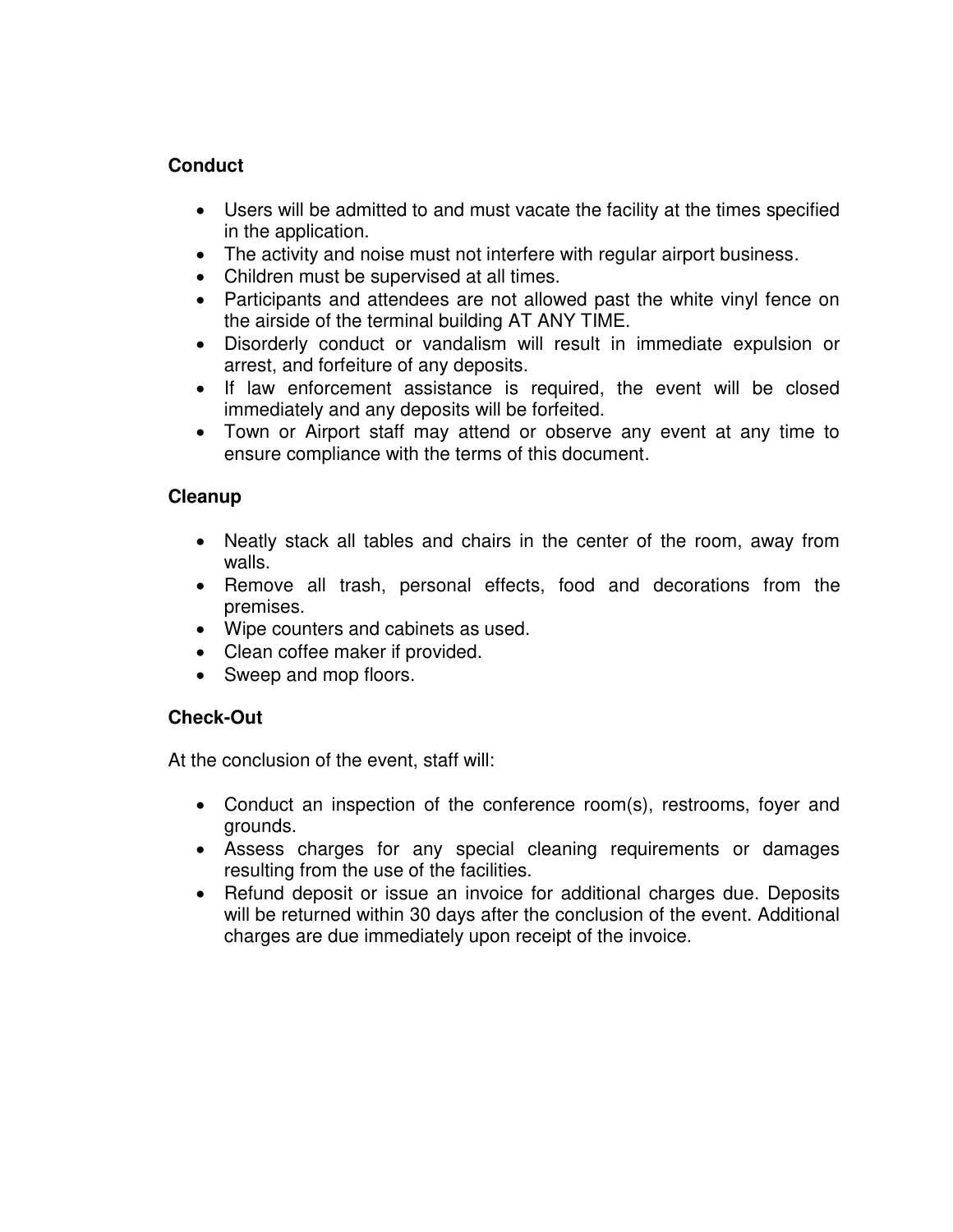#### **Conference Room Reservation Application**

|                                             | Address                                            |                 |                                                                                  |
|---------------------------------------------|----------------------------------------------------|-----------------|----------------------------------------------------------------------------------|
|                                             |                                                    |                 | State_________ Zip______________                                                 |
|                                             |                                                    |                 |                                                                                  |
|                                             |                                                    |                 |                                                                                  |
|                                             |                                                    |                 |                                                                                  |
|                                             |                                                    |                 | Date(s) Requested __________________________________Time(s) ____________________ |
|                                             | Number in Attendance                               |                 |                                                                                  |
|                                             | Room Number(s) Requested__________________________ |                 |                                                                                  |
| Will there be alcohol? $\Box$ YES $\Box$ NO |                                                    |                 |                                                                                  |
|                                             | <b>Room Setup:</b> (See next page for examples)    |                 |                                                                                  |
| (52 available)                              | Number of Chairs Requested ________________        | (8 available)   | Number of Tables                                                                 |
|                                             |                                                    |                 | □ Classroom □ Auditorium A □ Auditorium B □ Tables in U-Shape                    |
| $\Box$ Tables in Square $\Box$ Banquet      |                                                    |                 | □ Other (please describe)<br><u>□</u> Other (please describe)                    |
| <b>Equipment Requested:</b>                 |                                                    |                 |                                                                                  |
| $\Box$ Flatscreen Television                | □ VGA Cable                                        | $\square$ Easel | □ Dry-Erase Board                                                                |
| □ Coffee Maker                              |                                                    |                 |                                                                                  |

*By signing below, you acknowledge that you have received, read and understand the Conference Room Policies. Your signature further indicates that you agree to hold the Town of Springerville and Springerville Municipal Airport harmless for any use of the facilities. If you are assigned a key and the key is lost, you will forfeit the \$50 deposit and will lose the privilege of borrowing a key in the future.* 

| Signature                                                                 | Date                      |                                |  |               |
|---------------------------------------------------------------------------|---------------------------|--------------------------------|--|---------------|
| <b>Official Use Only:</b>                                                 | Date Deposit(s) Received: |                                |  |               |
| Amount Received: <b>Manual Amount Received:</b><br><b>Staff Signature</b> | For:                      | $\Box$ Cleaning $\Box$ Alcohol |  | □ After Hours |